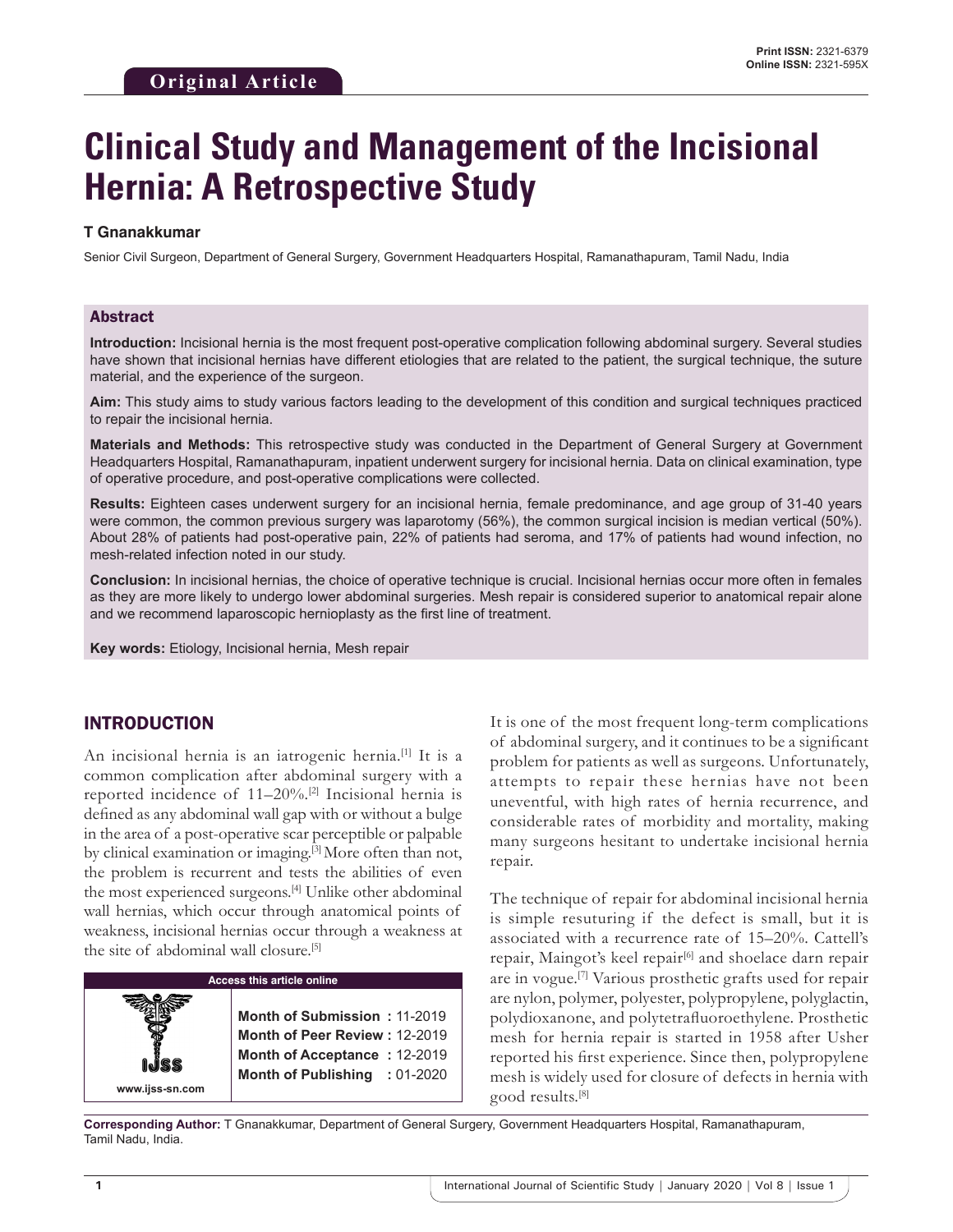#### **Aim**

This study aims to study various factors leading to the development of this condition and surgical techniques practiced to repair the incisional hernia.

#### MATERIALS AND METHODS

This retrospective study was conducted in the Department of General Surgery at Government Headquarters Hospital, Ramanathapuram. The patient admitted for incisional hernia surgery from May 2019 to October 2019 was included in the study. Exclusion criteria: Patient with associated blunt injury abdomen, patient with associated portal hypertension with ascites, the patient associated with intra-abdominal malignancy and malignant ascites, and patient with features suggestive of complications were excluded from the study. Data regarding the time of appearance and duration of swelling after index surgery, pain associated with swelling, the indication of previous abdominal surgery, history of post-operative complications at that time, type of surgery, and post-operative complications such as wound infection and wound dehiscence were recorded from the patient in the prescribed pro forma.

#### RESULTS

In our study, 18 cases of incisional hernia were included in the study. The most vulnerable age group in this study was 31–40 years (28%) [Figure 1]. In 18 cases, 11 cases were female and 7 were male patients [Figure 2].

Majority of patients 67% presented with swelling over the anterior abdominal wall after the previous surgery and 33% of patients presented with both pain and swelling [Figure 3].

Ten patients had the previous history of emergency laparotomy and 4 had the previous history of LSCS and few others have a history of hysterectomy (2), cholecystectomy (1), and sterilization (1) [Figure 4].

Patients with median vertical incision (50%) had more incidence of incisional hernia compared to Pfannenstiel incision (22%) [Figure 5].

In 18 cases, 6 cases underwent onlay repair, 6 sublay repairs, 3 component separation repair, and 3 laparoscopic repairs [Figure 6].

In our onlay repair patients, two cases experience postoperative pain and two cases had seroma, one case sublay repair had post-operative pain and one had seroma, one case in component repair had post-operative pain, wound



**Figure 1: Distribution of age group**



**Figure 2: Distribution of gender**



**Figure 3: Distribution of mode of presentation**

infection, and seroma, one case in laparoscopic repair had post-operative pain, and 1 had seroma [Table 1].

## **DISCUSSION**

Post-operative incisional hernia repair is one of the most common surgical procedures being performed in general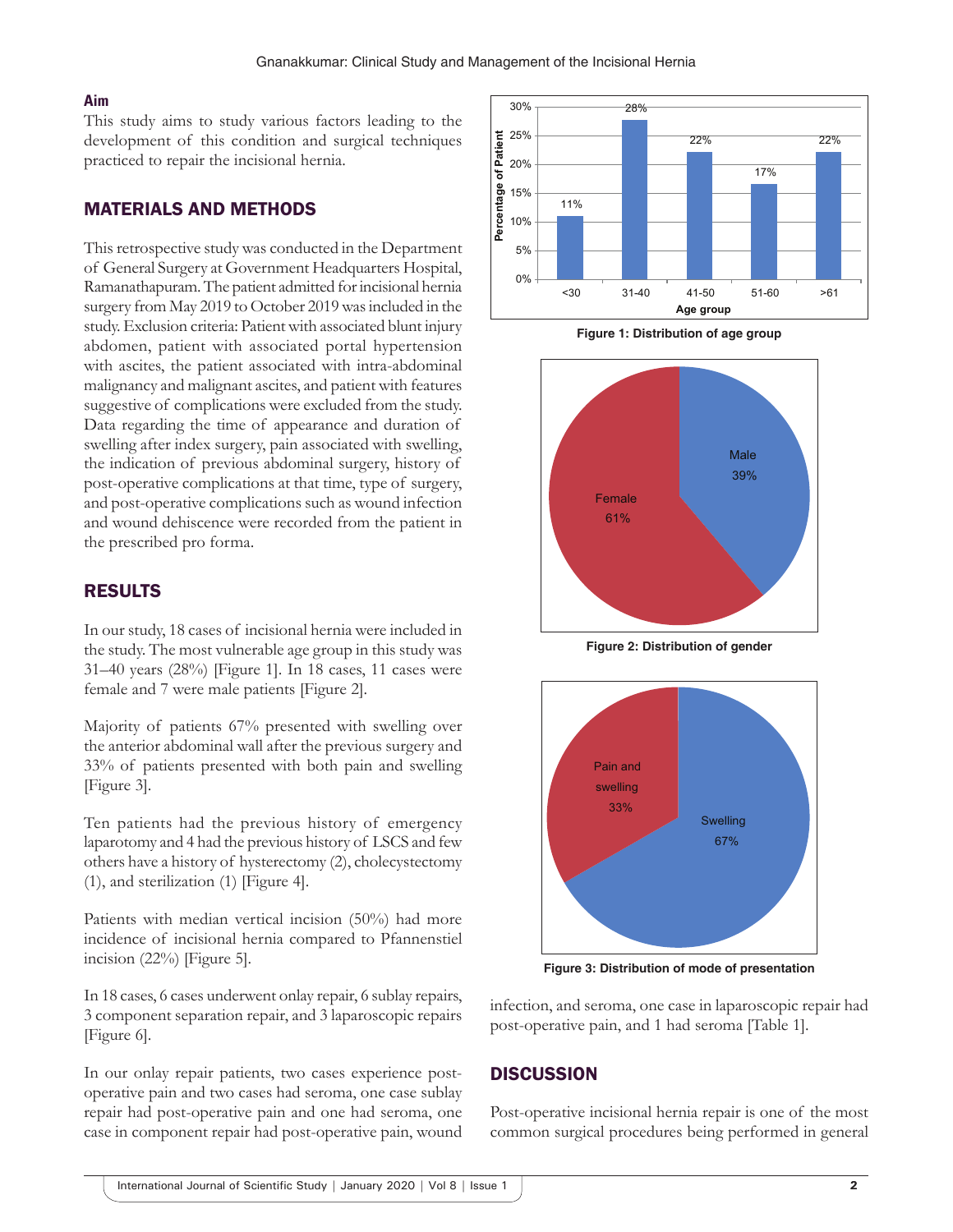

**Figure 4: Types of surgery causing the incisional hernia**



**Figure 5: Types of incision causing the incisional hernia**



**Figure 6: Distribution of various incisional hernias repair**

### **Table 1: Distribution of post‑operative complication**

| <b>Complications</b> | Onlay |  | Sublay Component Laparoscopic |
|----------------------|-------|--|-------------------------------|
| Pain                 |       |  |                               |
| Pelvic collection    |       |  |                               |
| Wound infection      |       |  |                               |
| Wound dehiscence     |       |  |                               |
| Seroma               |       |  |                               |
| Fever                |       |  |                               |

surgery.<sup>[8,9]</sup> Carlson *et al.* identified that the patients with incisional hernia were between 25 and 90 years and mean age of 60.3 years. In our study, most of them are  $4<sup>th</sup>$  and 5<sup>th</sup> decades of life due to the predominance of female patient who underwent surgery for childbirth.<sup>[10]</sup>

Seroma formation is one of the most common complications associated with onlay mesh hernioplasty due to the wide undermining involved.<sup>[11]</sup> Extensive dissection for mesh placement and premature removal of the subcutaneous drain may contribute to this complication. Bucknall *et al*. reported that the previous surgery had been complicated by post-operative wound infection in 48.8% developed hernia.[12]

In our study, no mesh-related infection has been noted. The most important point regarding the prevention of mesh-related infections is that foreign body reactions depend on the amount of the prosthesis (mesh) used. For this reason, surgeons should try to minimize the area of mesh that is introduced during the hernia operation since the inserted foreign material is an ideal medium for bacterial colonization. In addition, four main approaches to the prevention of mesh infection have been used. First, the wound can be rinsed with an antibiotic-containing solution, starting immediately after the dissection of the hernia sac, and then intermittently until the skin is sutured. However, the effectiveness of lavage with solutions containing antimicrobial agents is controversial since antibiotics require a defined duration of contact with pathogens, while lavage is usually a more rapid process. A second approach involves the use of material placed in front of the mesh to slowly deliver an antimicrobial agent locally. Third, a mesh containing embedded antimicrobial agents can be used. Such a mesh is thought to help prevent bacterial adhesion and colonization when implanted in wounds, with a subsequently reduced likelihood of post-operative infections. Finally, the traditional intravenous perioperative administration of antimicrobial agents can be used. Although hernia repair operations are classified as clean surgery, the administration of intravenous antibiotics perioperatively has been shown to be beneficial if a prosthetic material  $(mesh)$  is involved.<sup>[13,14]</sup>

### **CONCLUSION**

In incisional hernias, the choice of operative technique is crucial. Incisional hernias occur more often in females as they are more likely to undergo lower abdominal surgeries. Mesh repair is considered superior to anatomical repair